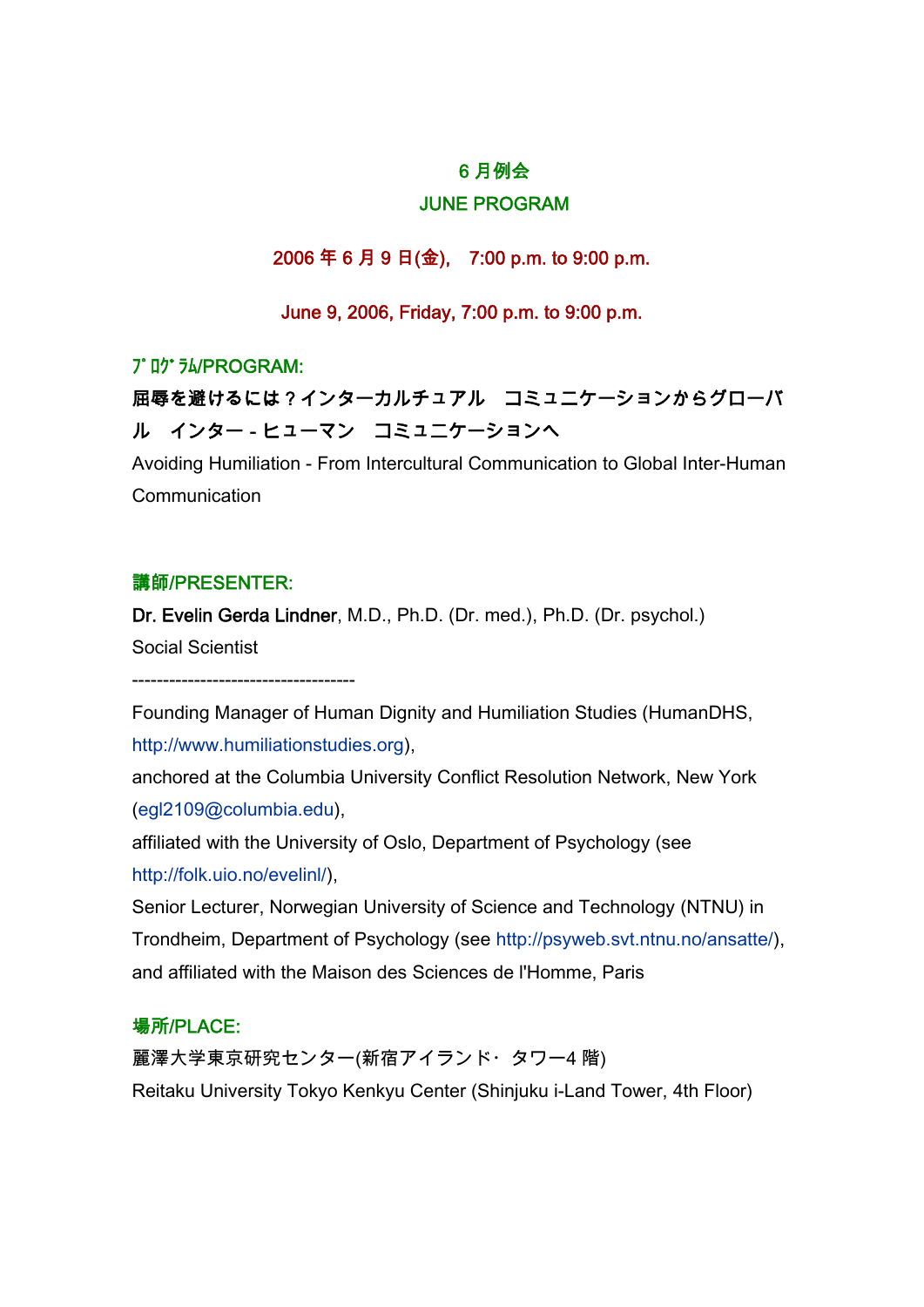#### 言語/LANGUAGE:

英語 English

### 定例会費/FEE:

会員 1000 円; 一般 2000 円; 会員学生 無料; 一般学生 500 円; 大学院学生 1000 円

Members 1000 Yen; Non-members 2000 Yen; Member Students Free; Non-member Students 500 Yen; Non-member Graduate Student 1000 Yen

## プログラム内容/PROGRAM DESCRIPTION:

近代の歴史や文化変容の中にみられるプライド、誇り、尊厳、屈辱、謙遜の概 念について述べる。現在の世界情勢においては、「屈辱」を生み出すグローバ リゼーションと人権という2つの力が歴史的接点を迎えようとしているが、屈 辱によってもたらされる悪影響を避けるために、私たちが文化によるアイデン ティティの構築や global inter-human communication とどう取り組めばいいの かを考えていきたい。

Under certain circumstances, our understanding of culture can have humiliating effects. The notion of culture can be used in either a neutral, descriptive way, or prescriptively, such as, "Are you really part of our culture?" While the descriptive use of the concept of culture may be rather benign, applying it in a prescriptive way may have malign effects. Dr. Lindner believes that the field of intercultural communication has a responsibility to discuss these malign effects in order to avoid inadvertently heightening them. This is because intercultural communication that respects cultural difference blindly can do great harm.

 Lindner will explain how she started her research on the concept of humiliation and its role in genocide, war, and violent conflict. Her initial research (1997-2001) took her to Rwanda and Somalia, where genocidal killings had taken place in 1994 and 1981.

She will explain her theory of humiliation and how the notions of pride, honor,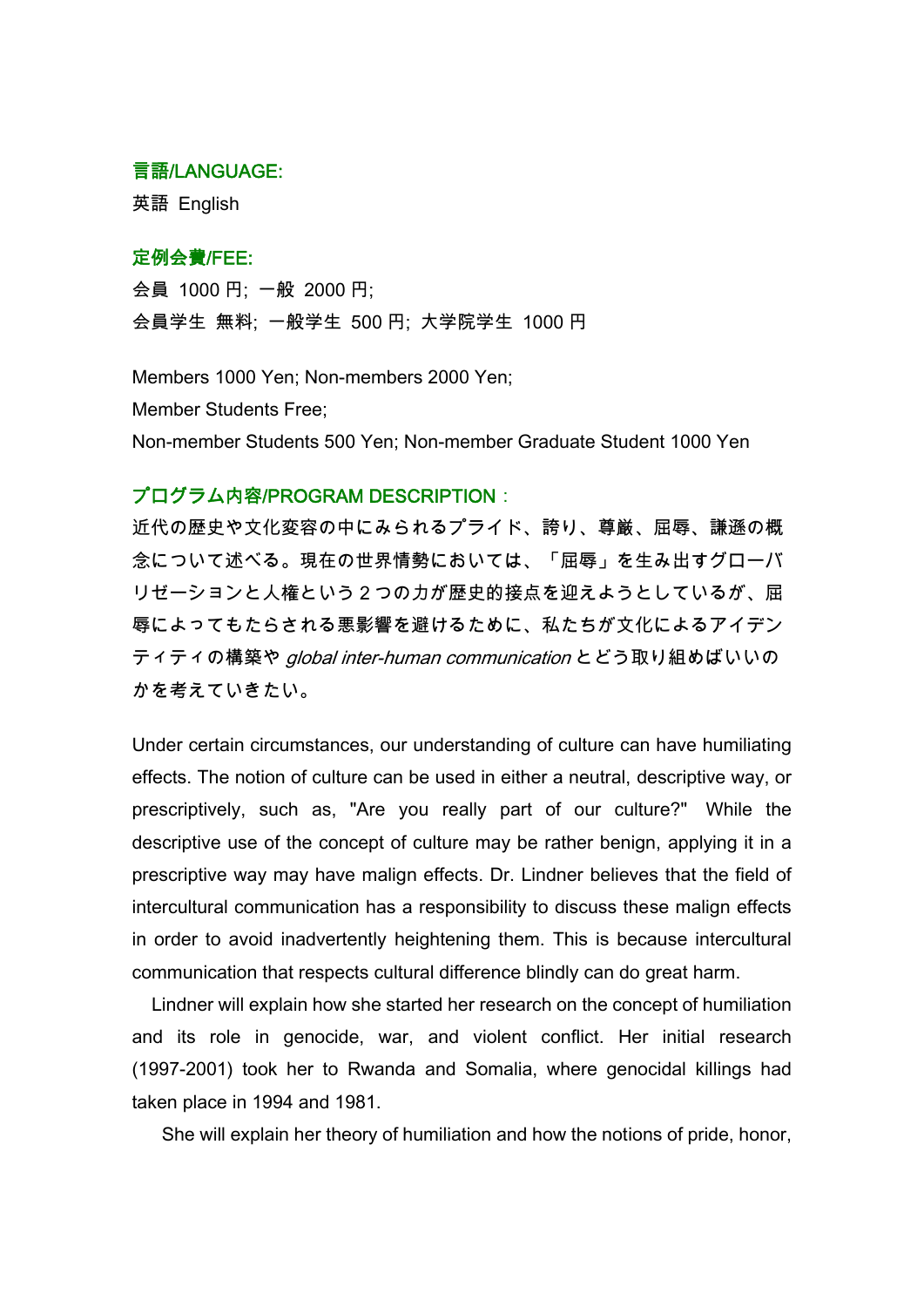dignity, humiliation, and humility are inscribed into current historic and cultural normative transitions. She believes that at the present historic juncture two new forces bring humiliation to the fore in unprecedented intensity. Globalization (or the coming-together of humankind) is the first force, which, in concert with the human rights revolution, the second force, increases the significance of the phenomenon of humiliation. She concludes with a discussion of how we may best approach identity building within the world's cultures and the two changing forces of globalization and human rights. She believes that we have to strongly inscribe global inter-human communication into international relations and intercultural communication in order to avoid possible destructive effects from humiliation.

#### 講師/PRESENTER:

Evelin Gerda Lindner 氏は様々な分野において活躍する著名な人道主義者であ り、個人やコミュニティーにおける屈辱の影響に関する活動は平和研究に重要 な功績を残してきている。Linder 氏は世界的なネットワークをもつ Human Dignity and Humiliation Studies の創設者であり、オスロ大学の関係者でもある。6 月に著 書を出版予定。

Dr. Evelin Gerda Lindner is a well-known, committed, and multidisciplinary advocate for humanity in a global society. Her work on the effects of humiliation on individuals and communities has made a significant contribution to the study of peace. The founder of the Human Dignity and Humiliation Studies global network, Dr. Lindner is affiliated with the University of Oslo. She will be publishing her latest book in June.

#### 場所案内/How to get there?:

麗澤大学東京研究センター(新宿アイランド.タワー4 階/新宿区西新宿 6-6-1)。 アイランドタワーは、丸の内線西新宿駅と直接つながっています。JR 新宿駅か らは、徒歩 10 分です。低層階行のエレベーターに乗り、4 階で降りて廊下を右